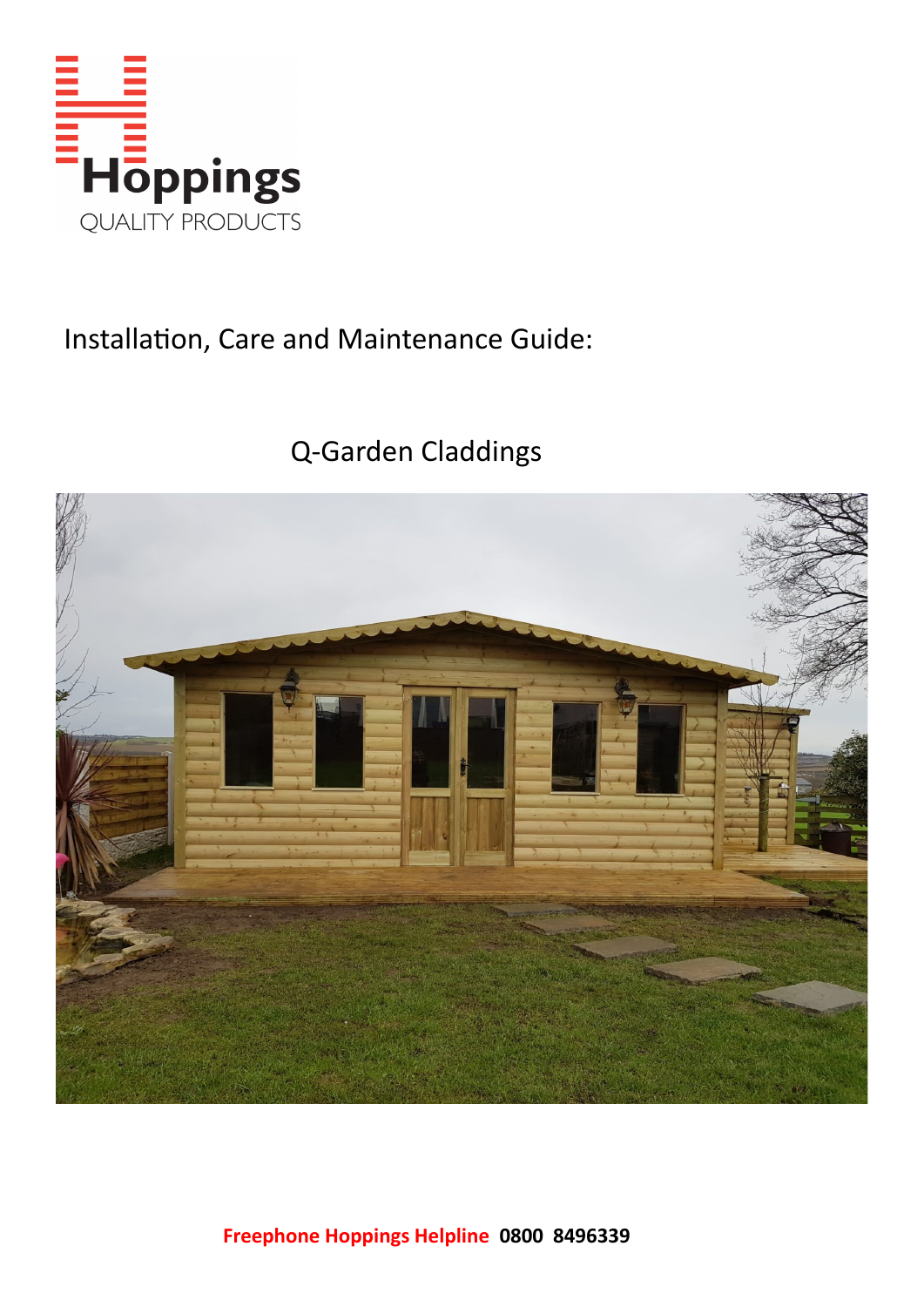

#### Contents:

Fitting Q-Garden Cladding **Page 1-2** and the page 1-2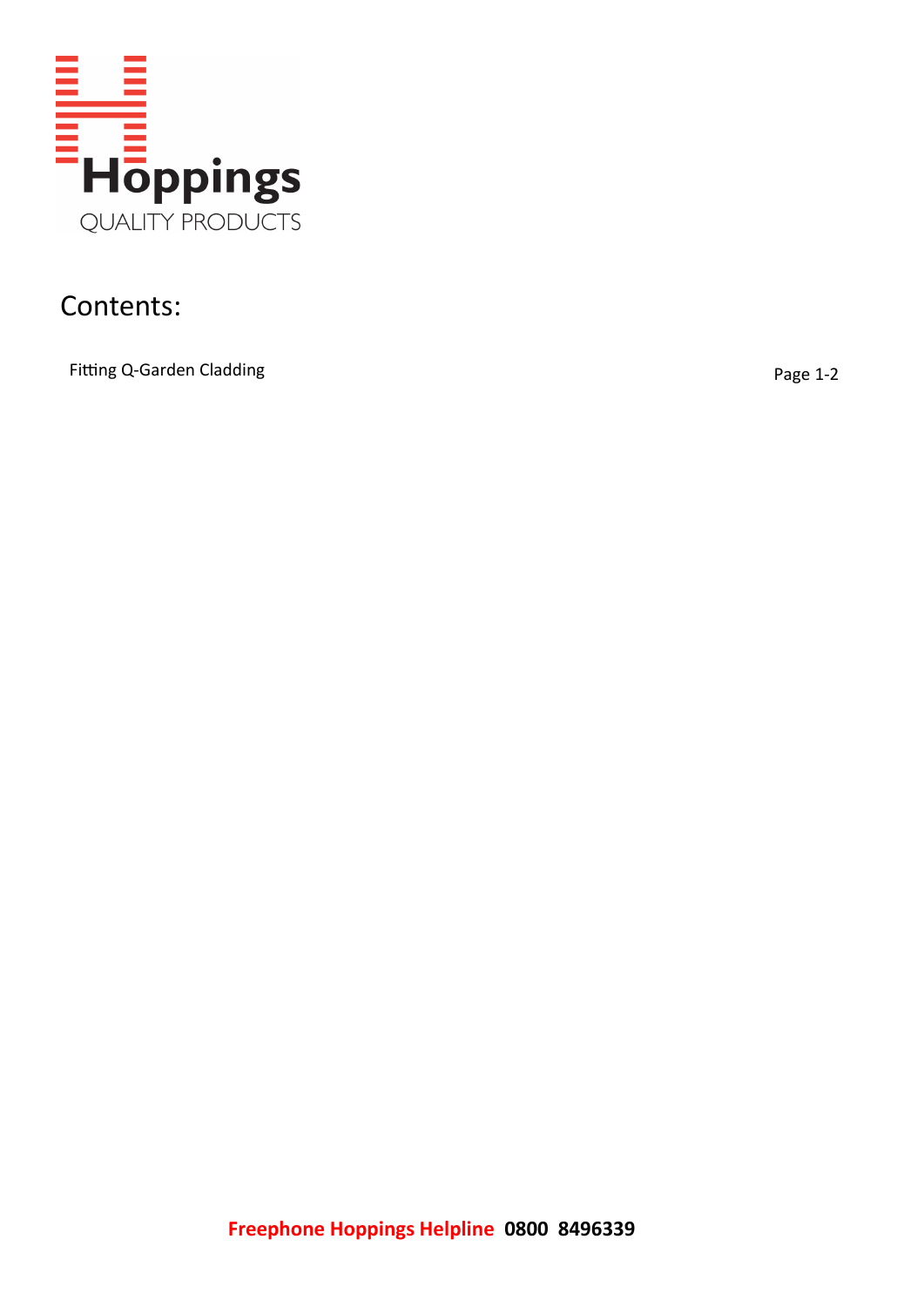### Fitting Q-Garden™ Cladding

**1** Boards should be fitted to studs or battens at ideally 400mm centres (not more than 600mm) and where joined only over a stud/batten.

When fitted to the elevation of a dwelling, the cavity behind the cladding should be backed with a breather membrane.

The cavity should be ventilated at the top and bottom of the wall and be of a depth not less than 19mm.

Note: It is important to allow for the expansion of **Q-Garden™**boards when fitting them.

Firstly, never inadvertently restrict interconnecting boards from expanding by butting the first and last boards of a run to immoveable elements of the building/construction.

Secondly don't fit interconnecting boards tight to one another.

It is wise to connect adjacent boards then tease them apart ever so slightly before securing them to allow forpotential expansion in the wetter seasons.

**2** It is important to plan ahead when cladding two adjacent walls that meet at an internal or external corner.

It is advisable to fit cladding to both walls at the same time i.e. fit one board to one flank and the same height board to the adjacent flank.

If you do not adopt this approach aligning boards accurately where they meet at the corner may not be achievable.

Fit boards using ideally 45mm+ 306 grade stainless steel annular ring shank cladding nails or trim headed deck screws.

If the nature of the wall construction won't accept 45mm long fixings (such as battens over existing bricks) then shorter stainless steel screws can be used as an alternative.

The heads should be fitted flush with the face of the cladding.

If driven deeper it is wise to re-seal the punctured timber.

When fixing **Q-Garden®** 44mm loglap a longer nail or screw should be used (minimum 63mm).

**Hoppings Softwood Products PLC. Epping / Lingfield** The Woodyard, Epping Road. Epping, Essex.CM16 6TT Sales - Tel. 01992 578877 Fax. 01992 561385



**Freephone Hoppings Helpline 0800 8496339**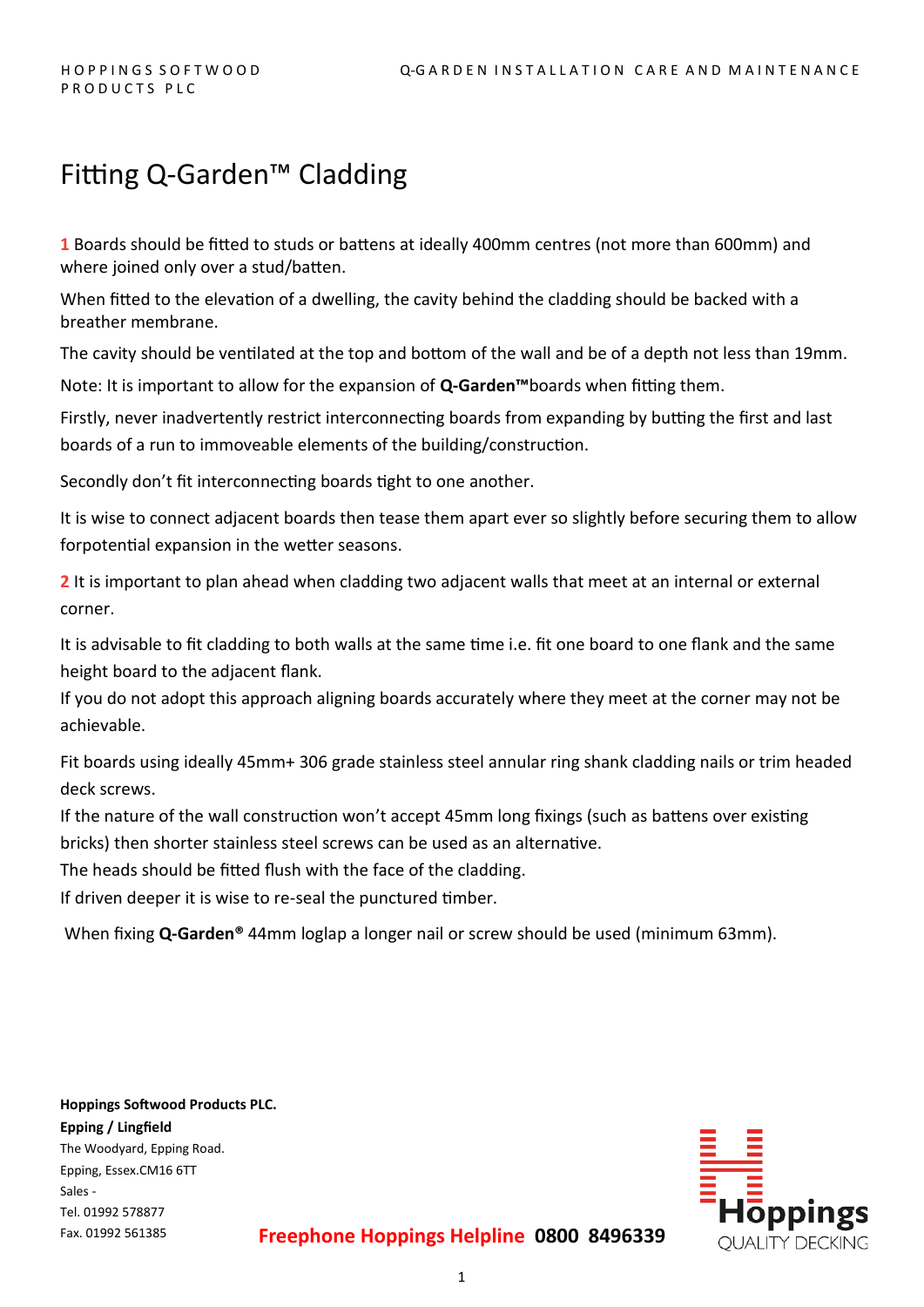## Fitting Q-Garden™Cladding cont'd

**3** Any cuts to the **Q-Garden™** cladding should be end grain preservative treated with **Hickson® Decor, Ensele®** end grain preservative or **Ronseal®** end grain preserver to meet the terms of the **Q-Garden™** 15 year warranty.

**4**Any joints between boards butted end to end or to trims should be caulked/sealed (and monitored/ maintained as detailed in the warranty).

Alternatively 8-10mm gaps between joints/trims can be left, which enables natural ventilation and less maintenance.

Poor detailing can cause the moisture content of the cladding to become too high and may cause discolouration of light coloured paints in these specific areas and increase the risk of fungal infection/decay.

**5** Take care to avoid splitting the timber when nailing near the end of boards (drilling pre-pilot holes maybe required.

Making the nail head blunt can also serve to minimising splitting).

**6** Depending on the batten/joist width, it can be prudent to use a pair of counter battens at the junction of boards butted end to end, to provide a wider area to nail into.

**Hoppings Softwood Products PLC. Epping / Lingfield** The Woodyard, Epping Road. Epping, Essex.CM16 6TT Sales - Tel. 01992 578877 Fax. 01992 561385



**Freephone Hoppings Helpline 0800 8496339**